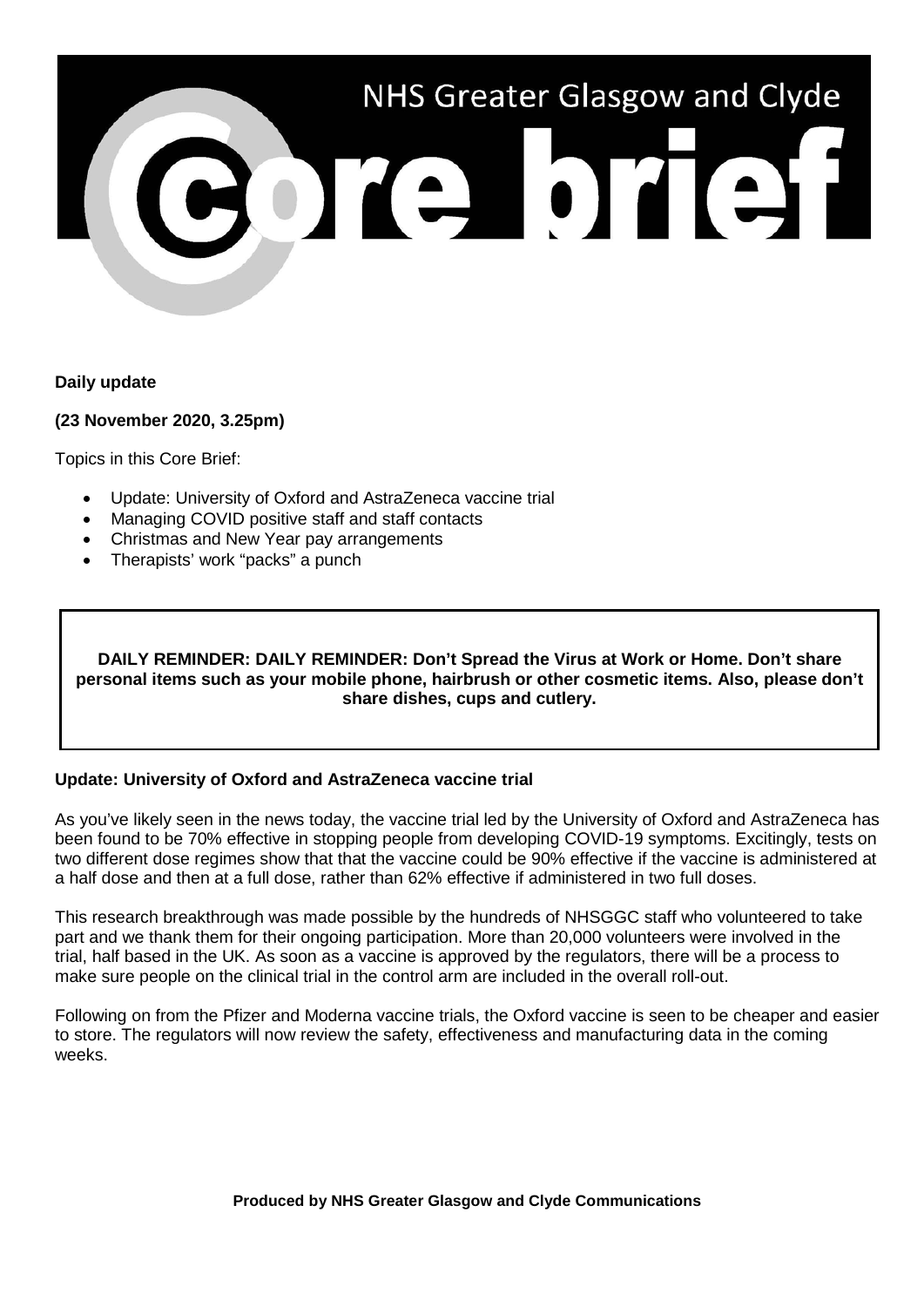### **Managing COVID positive staff and staff contacts**

With the numbers of COVID-19 cases and admissions rising, it is vital that staff respond quickly to any personal symptoms that could be linked to the virus. The guidance for managers when a staff member tests positive for COVID-19 has been updated to include guidance on DATIX Reporting

Member of staff notifies manager of a positive result

Manager confirms with staff member:

- The date when symptoms started **or** the date of positive test if asymptomatic.
- Did they have close contact with other staff members/colleagues when not wearing PPE within the infectious period?

**For staff who are symptomatic this is the period of 48 hours before the onset of symptoms and up to 10 days after**

**For staff who are asymptomatic this is the period of 48 hours before the date of the positive test and up to 10 days after**

**Close contact definition is**:

or

A person who has had face-to face contact (within one metre), with someone who has tested positive for COVID-19, including:

- o Being coughed on
- o Having a face-to-face conversation within one metre for more than one minute
- o Skin to skin physical contact, or
- o Contact within one metre for one minute or longer without face to face contact (i.e sitting side by side or back to back)
- A person who has been within 2 metres of someone who has tested positive for COVID-19 for more than 15 minutes
- A person who has travelled in a small vehicle (i.e. car sharing)

Any staff member who has been identified or **identifies themselves** as a close contact should be notified and sent home **immediately** to isolate while awaiting further assessment and advice by Occupational Health.

[Manager to commence the contact tracing process as per Occupational Health](https://www.nhsggc.org.uk/media/263467/covid-19-contact-tracing-form-for-managers.doc) Guidance above, complete the contact tracing form for managers and email the completed contact tracing list to occhealth@ggc.scot.nhs.uk

[Managers should continue to report incidents and near misses via the DATIX reporting](http://www.staffnet.ggc.scot.nhs.uk/Applications/Datix/Pages/default.aspx)  system. For COVID related reporting, please refer to the Guidance on DATIX Reporting-COVID-19 for a step by step guide.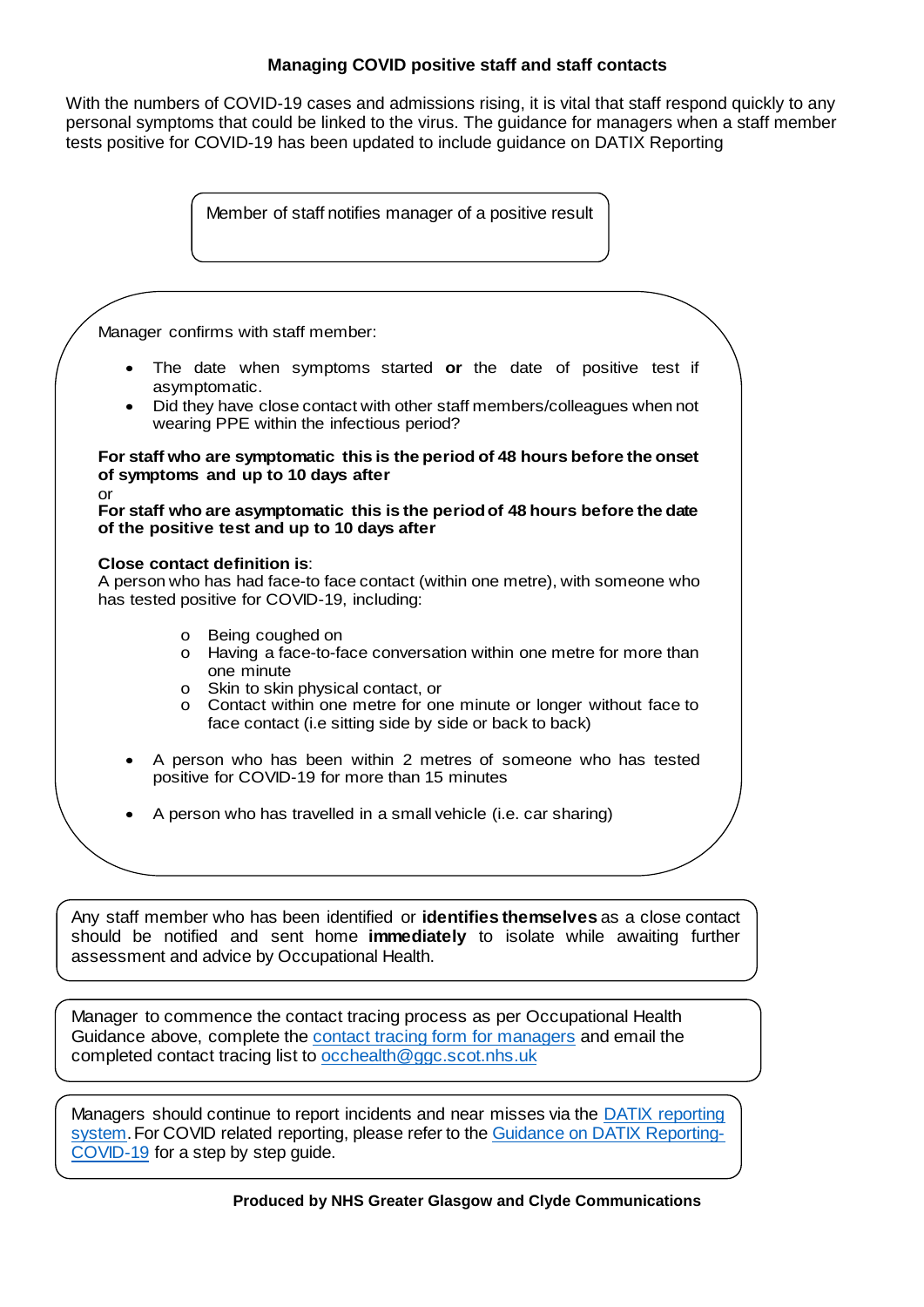## **Christmas and New Year pay arrangements**

We know that many colleagues are working overtime in the bid to respond to the COVID-19 situation and we are grateful to everyone for their efforts. It is important to ensure that unsocial hours or overtime are paid to staff promptly and would ask managers and staff to work together to ensure that shift information is recorded and authorised accurately and in a timely way on SSTS – particularly given the earlier pay arrangements detailed below.

# **Monthly Paid Staff**

In keeping with previous years, the December monthly pay date has been brought forward to **Wednesday 23 December 2020**.

The January monthly pay date has also been brought forward to **Wednesday 27 January 2021** so that staff are not waiting more than five weeks between pays.

Given the earlier payroll closures associated with these pay dates, please note the following revised submission dates for monthly paid staff:

| <b>Month</b> | <b>Period</b><br>ending | Paper<br><b>Expenses</b> | <b>On Line</b><br>eExpenses     | <b>SSTS</b><br><b>Absences</b> | <b>SSTS Hours</b>           | eESS New<br>Starts,<br><b>Changes &amp;</b><br><b>Terminations</b> |
|--------------|-------------------------|--------------------------|---------------------------------|--------------------------------|-----------------------------|--------------------------------------------------------------------|
| 9            | Thursday<br>31 Dec      | Monday<br>7 Dec          | By 5pm on<br>Thursday<br>17 Dec | By 5pm<br>Monday<br><b>Dec</b> | By 5pm<br>Tuesday<br>8 Dec  | By 5pm Friday<br>11 Dec                                            |
| 10           | Sunday<br>31 Jan        | Monday<br>11 Jan         | By 5pm<br>Thursday<br>21 Jan    | By<br>5pm Monday<br>11 Jan     | By 5pm<br>Tuesday<br>12 Jan | By 5pm Friday<br>15 Jan                                            |

# **Weekly Paid Staff**

In keeping with previous years, weekly paid staff will be paid three weekly wages on **Friday 18 December 2020**, and then paid for the first time in January on **Friday 8 January 2021**.

Given the earlier payroll closures associated with this dates, please note the following revised submission dates for weekly paid staff:

| <b>Month</b> | <b>Period</b><br>ending | Paper<br><b>Expenses</b> | <b>On Line</b><br>eExpenses | <b>SSTS</b><br><b>Absences</b> | <b>SSTS</b><br><b>Hours</b> | eESS New<br>Starts,<br>Changes &<br><b>Terminations</b> |
|--------------|-------------------------|--------------------------|-----------------------------|--------------------------------|-----------------------------|---------------------------------------------------------|
| 37           | Sun                     | Friday                   | By                          | By 1pm                         | By 1pm                      | By 5pm Friday                                           |
|              | 13 Dec                  | 11 Dec                   | 5pm Tuesday                 | Monday                         | Monday                      | 11 Dec                                                  |
| 38           | Sun                     |                          | 15 Dec                      | 14 Dec                         | 14 Dec                      |                                                         |
|              | 20 Dec                  |                          |                             |                                |                             |                                                         |
| 39           | Sun                     |                          |                             |                                |                             |                                                         |
|              | 27 Dec                  |                          |                             |                                |                             |                                                         |

# **Important Points**

To try to make sure that staff are paid correctly, please ensure that all Payroll, Expenses, SSTS and eESS information is submitted and authorised timeously over this busy period.

If multiple months of paper expense claims are submitted in December, then only the current month can be paid due to the earlier payroll closures.